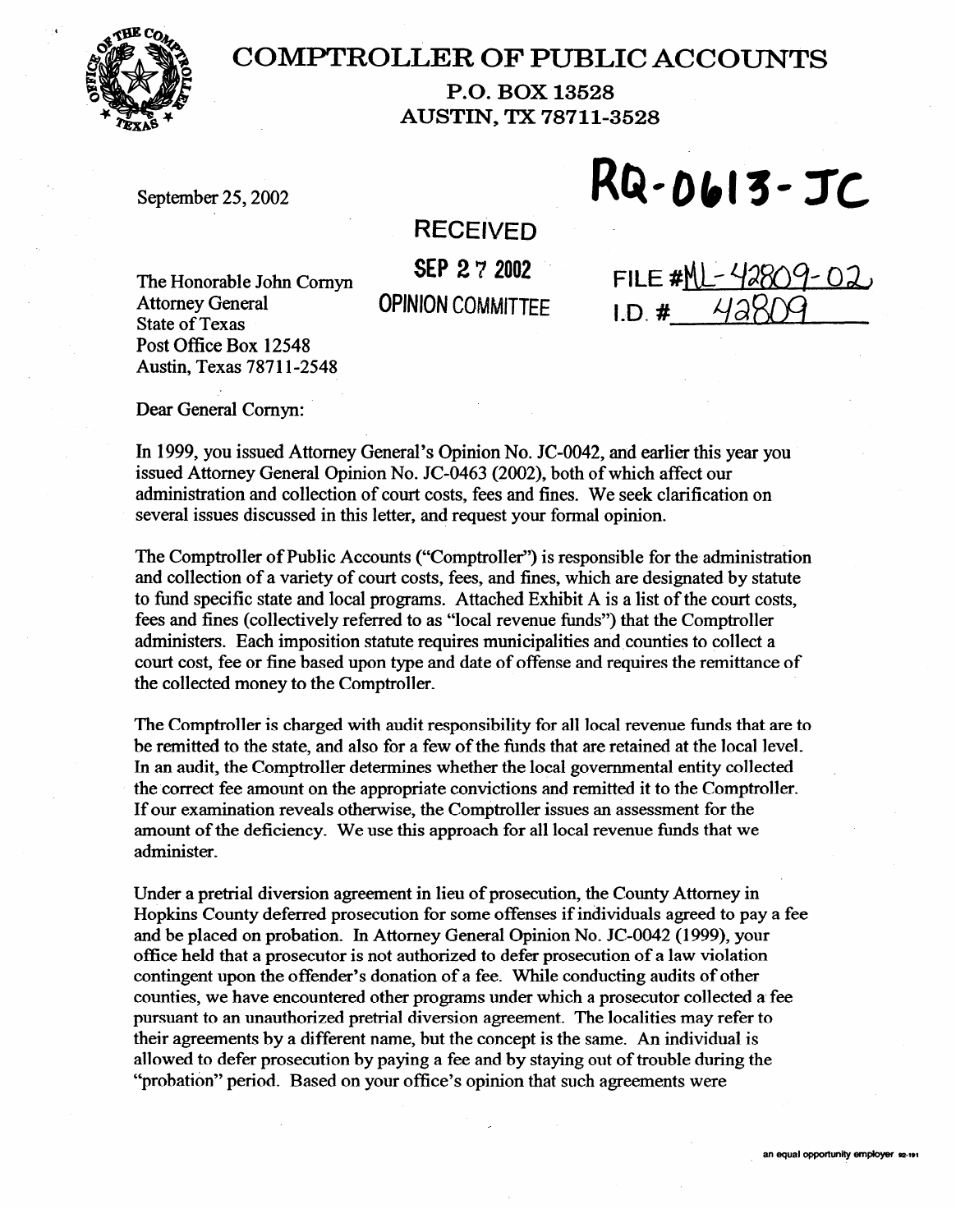The Honorable John Comyn September 25,2002 Page Two

unauthorized, we began to assess municipalities and/or counties for funds accumulated from the unauthorized fees. Hopkins County sought clarification about what must be done with the funds accumulated under an unauthorized pretrial diversion agreement.

In Attorney General Opinion No. JC-0463 (2002), you held that the fees and any interest earned on those fees must be returned to the individuals who paid those fees. You further held that if Hopkins County could not locate those individuals, then the fees and interest constitute abandoned property that must be reported and delivered to the Comptroller. We agree with your conclusion that unauthorized fees and interest should be refunded to individuals from whom the fees were collected. However, if a county or municipality is unable to refund unauthorized court costs, fees or fines to the individuals, it has been our policy to require the county or municipality to remit the fees and interest to the Comptroller as local revenue funds. Although we administer both abandoned property and local revenue funds, there are significant distinctions between the two. It is in this area that we seek clarification.

When we discover that municipalities and counties have collected unauthorized court costs, fees or fines, we give them the opportunity to refund the money to individuals from whom the money was collected. However, if the money cannot be refunded for whatever reason, then we require remittance to this office and rely on Texas Tax Code §111.016 for support. It provides that any person who receives or collects a tax or any money represented to be a tax from another person holds the amount so collected in trust for the benefit of the state and must remit it to the state.

Chapters 101, 111, 112 and 113 of Texas Tax Code apply "to the administration, collection and enforcement of other taxes, fees, and charges, including penalties, or other financial transactions, that the comptroller is required or authorized to collect or administer under other law, to the extent that the other law does not conflict with" these chapters. See Texas Tax Code \$111.0022. 'Tax" is defined to include "a tax, fee, assessment, charge, or other amount that the comptroller is authorized to administer." See Texas Tax Code  $\S 101.003(13)$ . Because the Comptroller administers the various court costs, fees, and fines that the municipalities and counties impose, we believe that local revenue funds fall within the scope of Section 111.016.

Municipalities or counties that collect unauthorized fees from individuals under a deferred prosecution program collect such money under the representation that it is a court cost or fee. We have taken the position that any representation that a municipality or county makes to individuals that court costs or fees are being collected triggers the applicability of Section 111.016 and requires remittance. Upon our collection, we allocate the money to the appropriate local revenue funds, and any excess is deposited into the state's General Revenue fund. However, if these fees are considered to be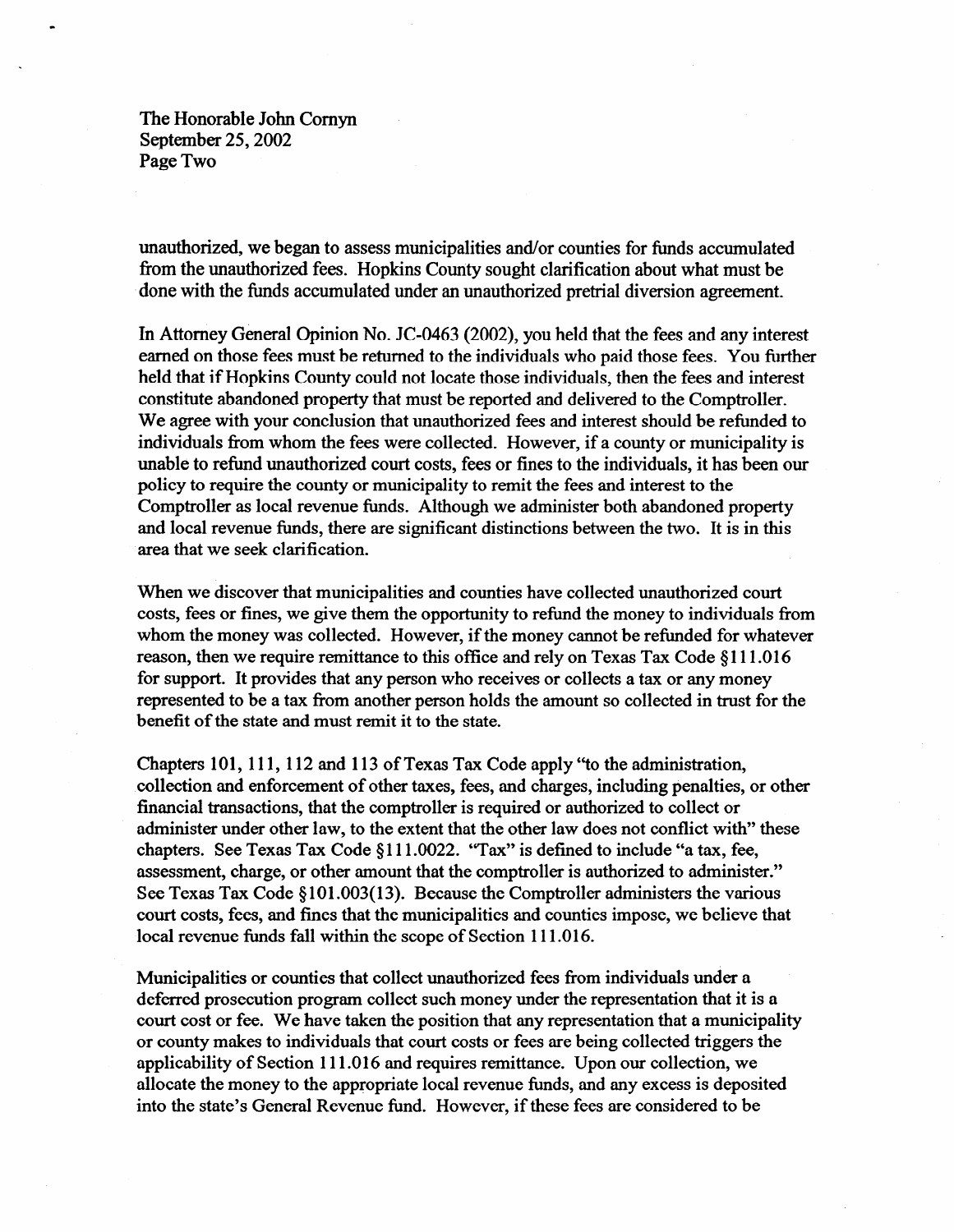Honorable John Comyn September 25,2002 Page Three

abandoned property and are to be reported as unclaimed property to the Comptroller as mandated by Attorney General Opinion No. JC-0463, the Comptroller deposits this money to the state's General Revenue as provided by chapter 74 of the Property Code, subject to being reclaimed by the true owner.

Attorney General Opinion No. JC-0463 suggests that the various local revenue programs to which we allocated money collected as unauthorized court costs, fees or fines were not entitled to receive those funds. We ask you to address this issue for us.

We do not believe local revenue funds are different than any taxes that we administer. For example, if a retailer improperly collects sales tax from a customer on an item that is not taxable, we require that retailer to either refund the money to the customer or remit it to the state. There is no defense that the collected sales tax was not due to the state because no imposition statute exists to impose the sales tax. Section 111 .016 eliminates that "unjust enrichment" by requiring the remittance to the Comptroller. If the improperly collected sales tax is remitted to the Comptroller and the customer later discovers he erroneously paid the tax, the customer may claim a refund directly from the Comptroller or may seek a refund of the money from the retailer who in turn would seek a refund from the Comptroller. See Texas Tax Code  $§111.104$ . We apply the same analysis to the money collected under the label of a court cost or fee.

We believe our current policy facilitates the funding of programs that the legislature intended to fund with court costs, fees and fines. In addition, our policy facilitates the legislative intent of Section 111 .016, which is to prevent unjust enrichment by a person who caused the improper collection of a "tax" or "fee" in the first place. If the fees collected are less than \$100 per case, then municipalities or counties arguably are not required to report the amounts to the Comptroller as abandoned property as provided by chapter 76 of the Property Code. Many of the fees at issue fall below this threshold amount. After a statutory time period, and unless claimed by the true owner, the money would revert to the benefit of the general funds of the municipalities or counties that improperly collected the fees. We feel such a result would be in direct conflict with the intent of Section 111 .016.

Our first question is this: Are the local revenue fees that the comptroller administers a "fee" within the meaning of Tax Code, Sec. 101.003( 13), with the result that they are considered a "tax" for purposes of Sec. 111.0022?

If your answer is "yes", our second question is this: Does Tax Code, Sec. 111 .016 apply to these fees in the manner discussed earlier in this letter?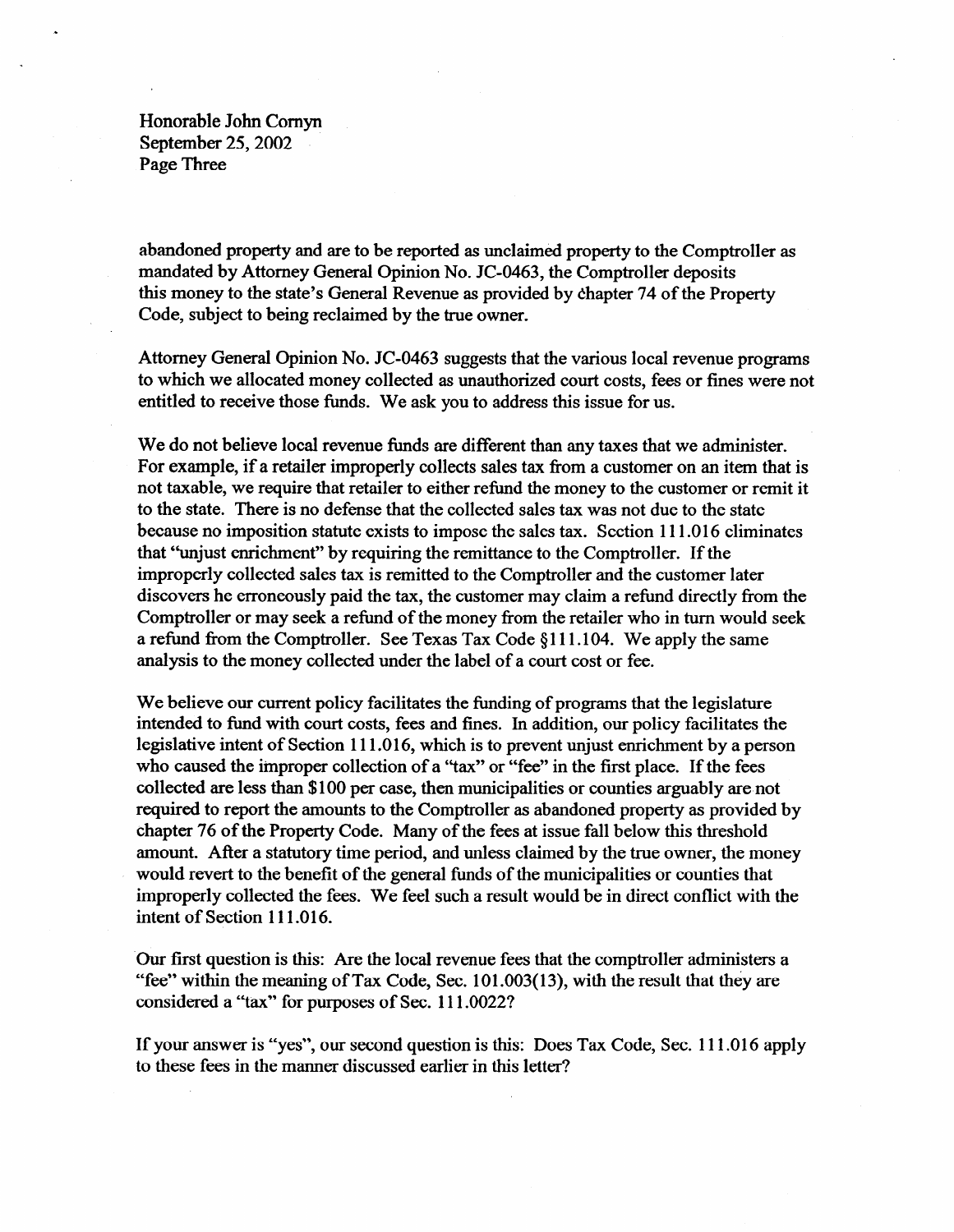The Honorable John Comyn September 25,2002 Page Four

If you believe that Section 111 .016 does not apply to the fees at issue collected Tom defendants and if you continue to hold that the money should be reported as unclaimed property, then we ask that you answer the following questions:

3. Property that is unclaimed for three years is presumed abandoned. See Property Code, Sec. 72.101. When does the three years start to run? Is it from the date of offense, from the date the fee was collected, or from the date that a county or municipality determines that it is unable to locate the individual?

4. Assume that a fee was imposed, and that the individual was allowed to make multiple payments. When does the three years start to run on multiple payments? That is, would each payment have a separate start date or would it be based on the first payment or last payment?

5. If the fee and interest earned thereon is less than \$100 per case, does chapter 76 of the Property Code apply, with the result that a municipality or county would not be required to report the money to the Comptroller?

6. With regard to unauthorized local revenue funds that we have already collected from localities and allocated to the various funds and general revenue, must we transfer those amounts to the unclaimed property program? If so, is this money to be handled under chapter 74 or chapter 76 of the Property Code?

7. If your answer to question 6 is "yes", and if the available balance in any of the funds from which money must be transferred is less than the amount to be transferred, from what source must the transfer be made?

8. With regard to unauthorized local revenue funds that we have already collected from localities, but which may now fall within chapter 76 of the Property Code, must we refund money to the municipalities or counties? Should we refund the amounts automatically to cities or counties or may we refund only if a refund claim is submitted pursuant to Section 111.104 of Texas Tax Code? Currently, we require a refund claim because we believe subsection (e) of Section 111.104 applies to all taxes and fees collected or administered by the comptroller. In addition, we require the submission of evidence that the money has been refunded to the person from whom it was collected. See Texas Tax Code  $\S 111.104(f)$ . Shall we continue to require that proof?